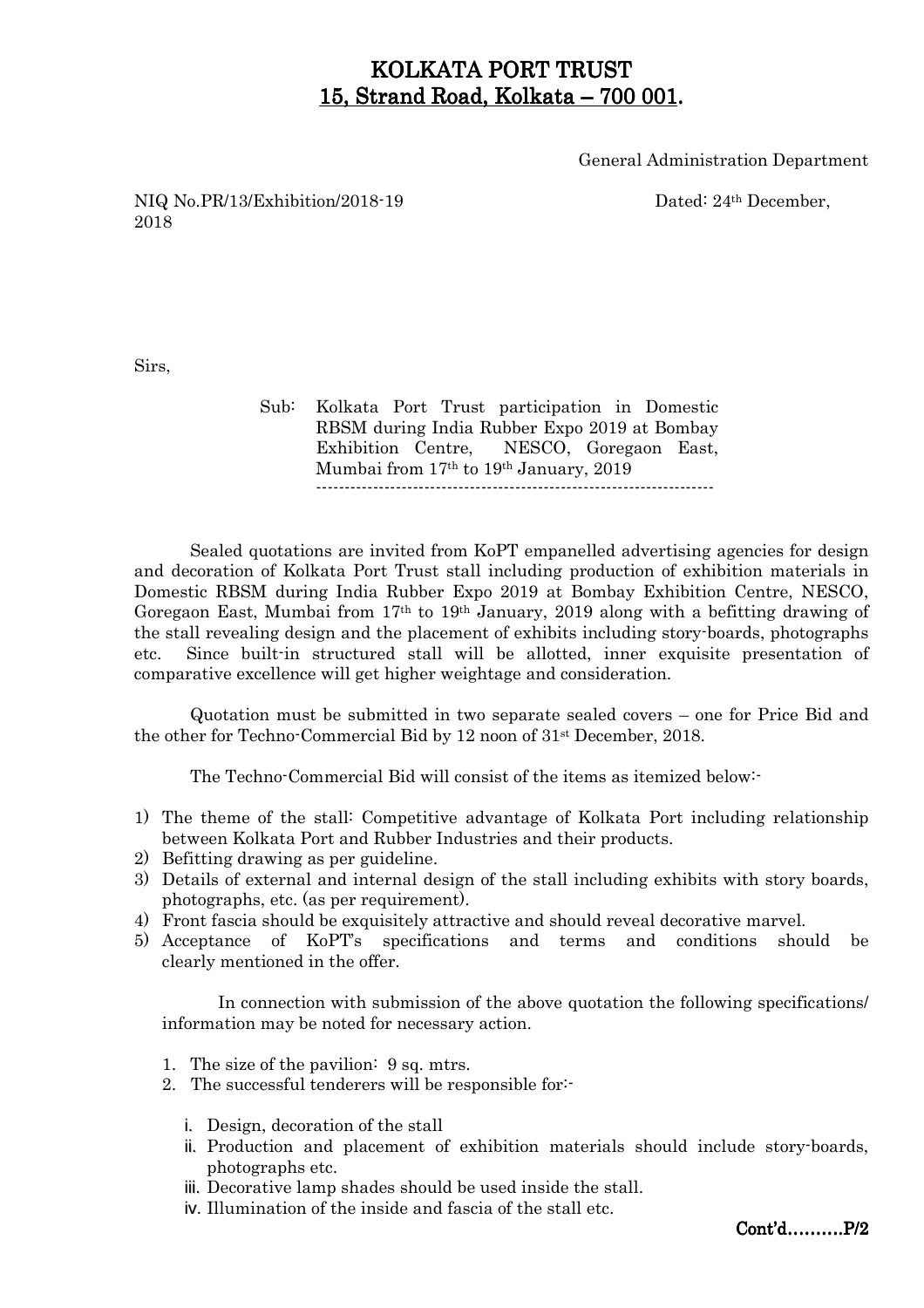- v. Floral decoration of the stall.
- vi. Arrangement of 42" LED TV for multi-media presentation.
- vii.The appropriate representatives of the firm should be present to maintain and look after the stall befittingly before the inauguration and during the period of exhibition.
- viii.Production of two types (500 copies each) small and elegant leaflets of artistic grandeur delineating latest perspectives of Kolkata Port.
- ix. The successful tenderer shall provide one bright receptionist
- x. Three sides walling may be made by wooden frame and will be cover by flex consisting of story boards, photographs etc..
- xi. Glass top round table with SS chairs to be provided inside the stall.

xii.SS rack to be provided for displaying leaflets/brochures inside the stall.

xiii. KoPT will provide models/other items which have to be transported and fixed in the stall and brought back to KoPT.

xiv.Any other items which is not mentioned above.

#### Terms and conditions

- i) Period of completion The stall must be completed in all respects before the inauguration of the exhibition i.e. by the night of 16th January, 2019.
- ii) Kolkata Port Trust may impose penalty for non-functioning/unsatisfactory functioning of the stall.
- iii) After the closure of the exhibition, all display materials will become the property of Kolkata Port Trust which will be dismantled by you and accordingly all the materials must be deposited to the exhibition room of Kolkata Port Trust within 10 days after the closure of exhibition.

#### Payment Terms:

Payment will be made as per KoPT's terms and conditions.

Your rates will be inclusive of all taxes and charges including cost of materials, transportation of materials, cost of labour etc.

Your offer consisting of Techno-Commercial Bid and the Price Bid must be submitted to the Office of Public Relations by 12 noon of 31st December, 2018.

The quotation will be opened at 2 p.m. on  $31<sup>st</sup>$  December, 2018 in the office of Public Relations of General Administration Department and, accordingly, the appropriate representative of the quotationer is requested to be present for interaction on the above-mentioned date and time. Mention may be made here that the Price Bid of only those bidders will be opened, whose Techno-Commercial Bid will be found to be accepted.

Kolkata Port Trust have the rights to reject total parts or any part of the offer without assigning any reason thereof.

Thanking you,

Yours faithfully,

Sr. Asst. Secretary (PR)